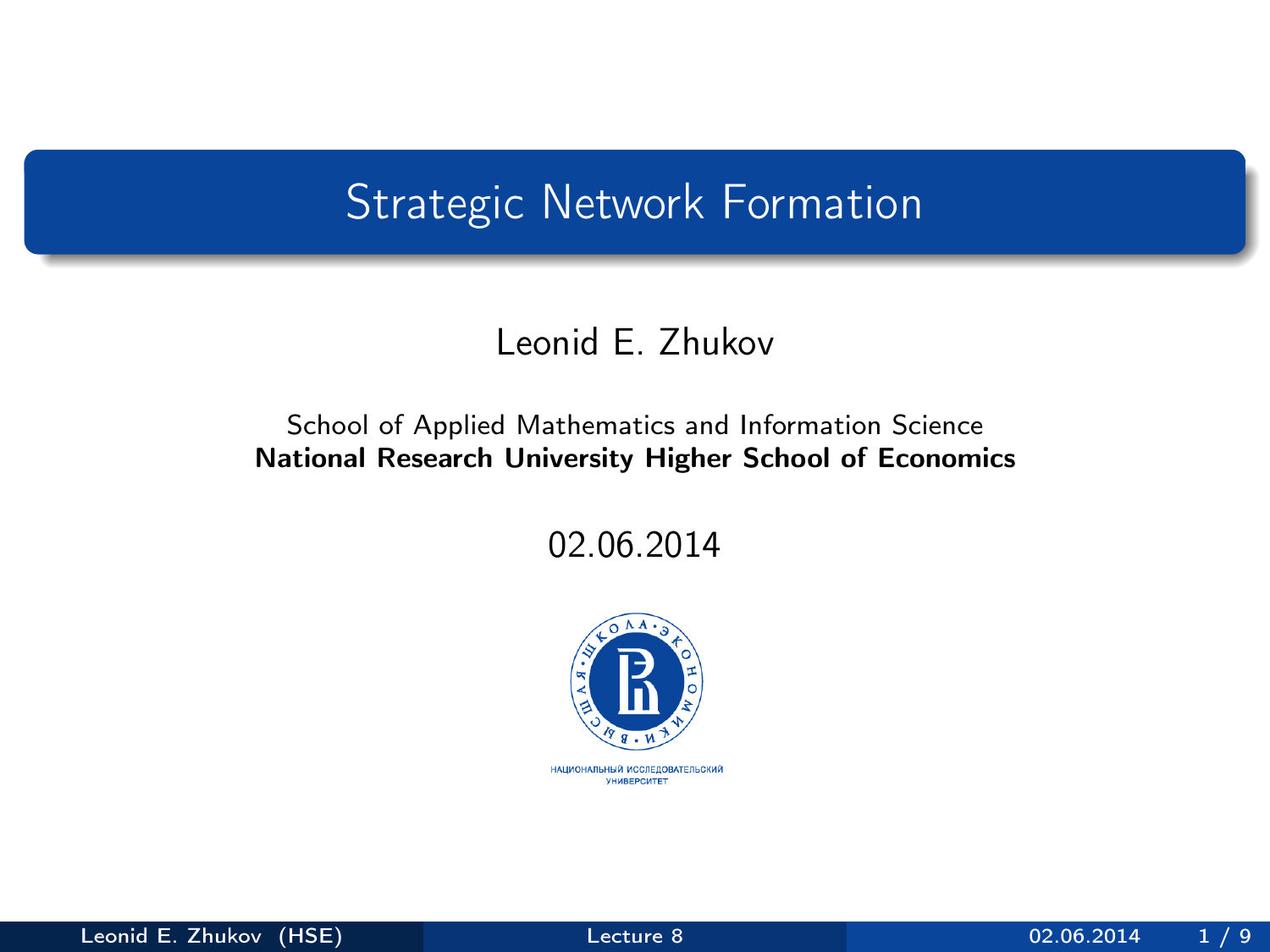- M. Jackson, A. Wolinksy, 1996
- "A Strategic Model of Social and Economic Networks"
	- why networks becomes the way they are
	- people (agents) making rational choices establishing connections
	- **•** maximizing individual utility (incentives)
	- connections brings costs and benefits
	- stability of the network
	- social efficency (best for the society)
	- **•** friendship, professional, political, trade networks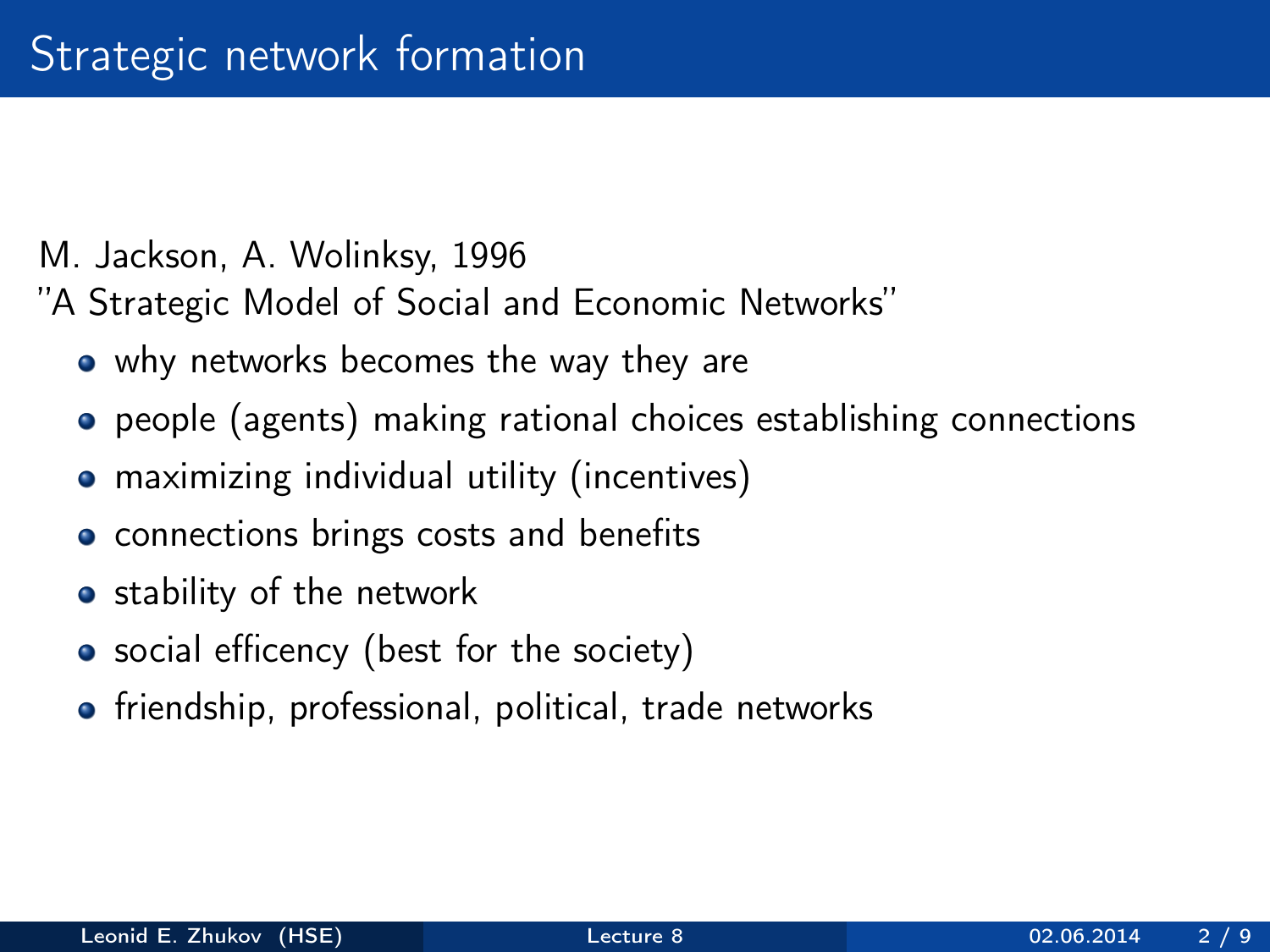Distance-based utility (positive externalities)

$$
u_i(G)=\sum_{j\in N_i^{n-1}}\delta^{l_{ij}}-d_i\cdot c
$$

 $l_{ii}$  - shortest path,  $d_i$  - node degree,  $\delta$ , C - parameters,  $\delta$  < 1

Co-author model (negative externalities)

$$
u_i(G) = \sum_{j \in N_i} \left( \frac{1}{d_i} + \frac{1}{d_j} + \frac{1}{d_i d_j} \right) = 1 + \sum_{j \in N_i} \left( \frac{1}{d_j} + \frac{1}{d_i d_j} \right), \quad d_i \neq 0
$$

 $u_i(G) = 1$  if  $d_i = 0$ ,  $d_i$  - node degree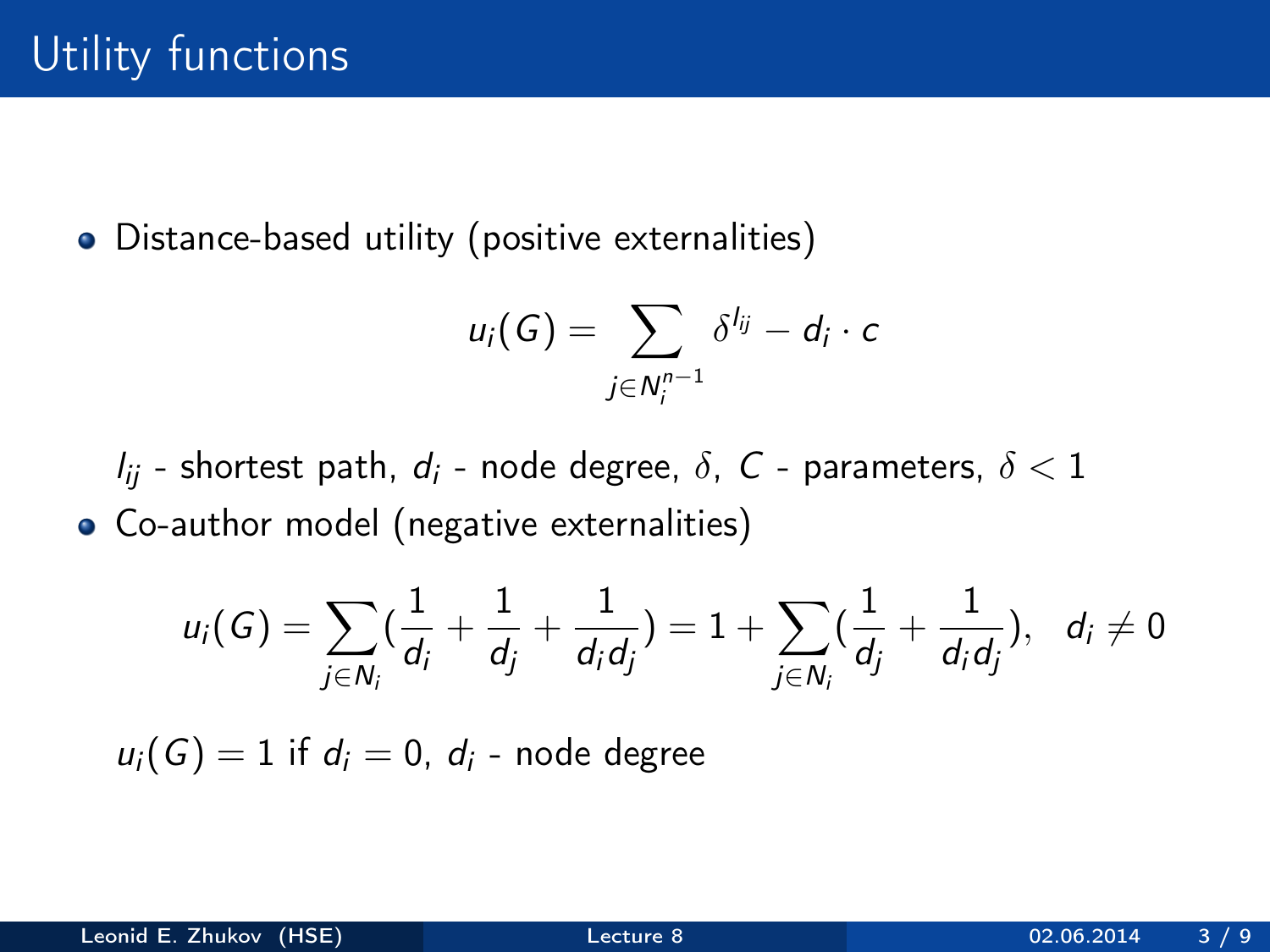## Distance-based utility function





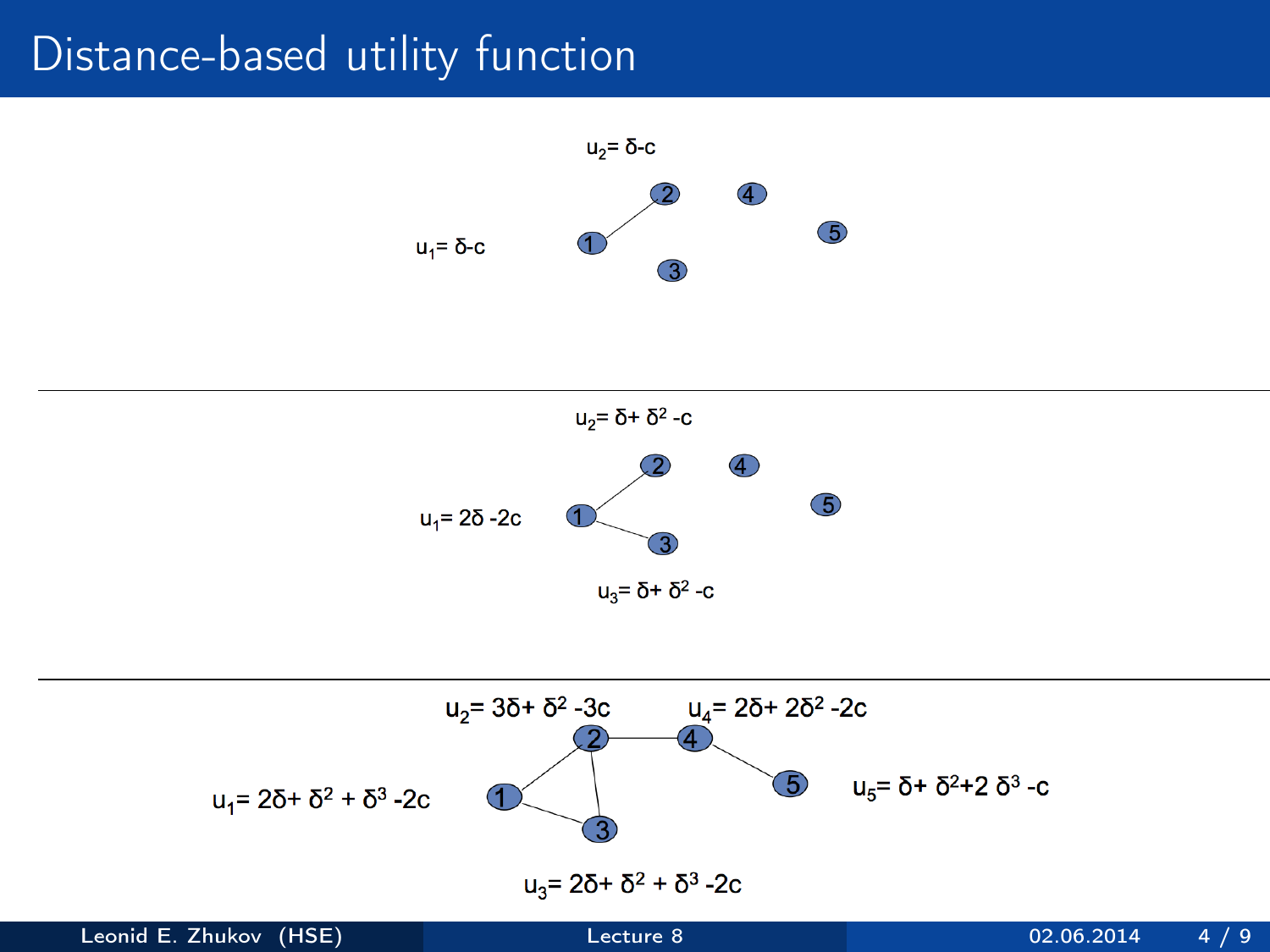- Evolution: forming a link mutual consent, removing a link one person decision
- Network is pairwise stable if no palyer wants to remove a link and no two players want to add a link:

$$
\forall i \ u_i(G) \geq u_i(G - e_{ij})
$$
  
\n
$$
\forall i, j \text{ if } u_i(G + e_{ij}) > u_i(G), \text{ then } u_j(G + e_{ij}) < u_j(G)
$$

- Weak condition:
	- 1) considers removing one link at a time
	- 2) considers only forming one pair at a time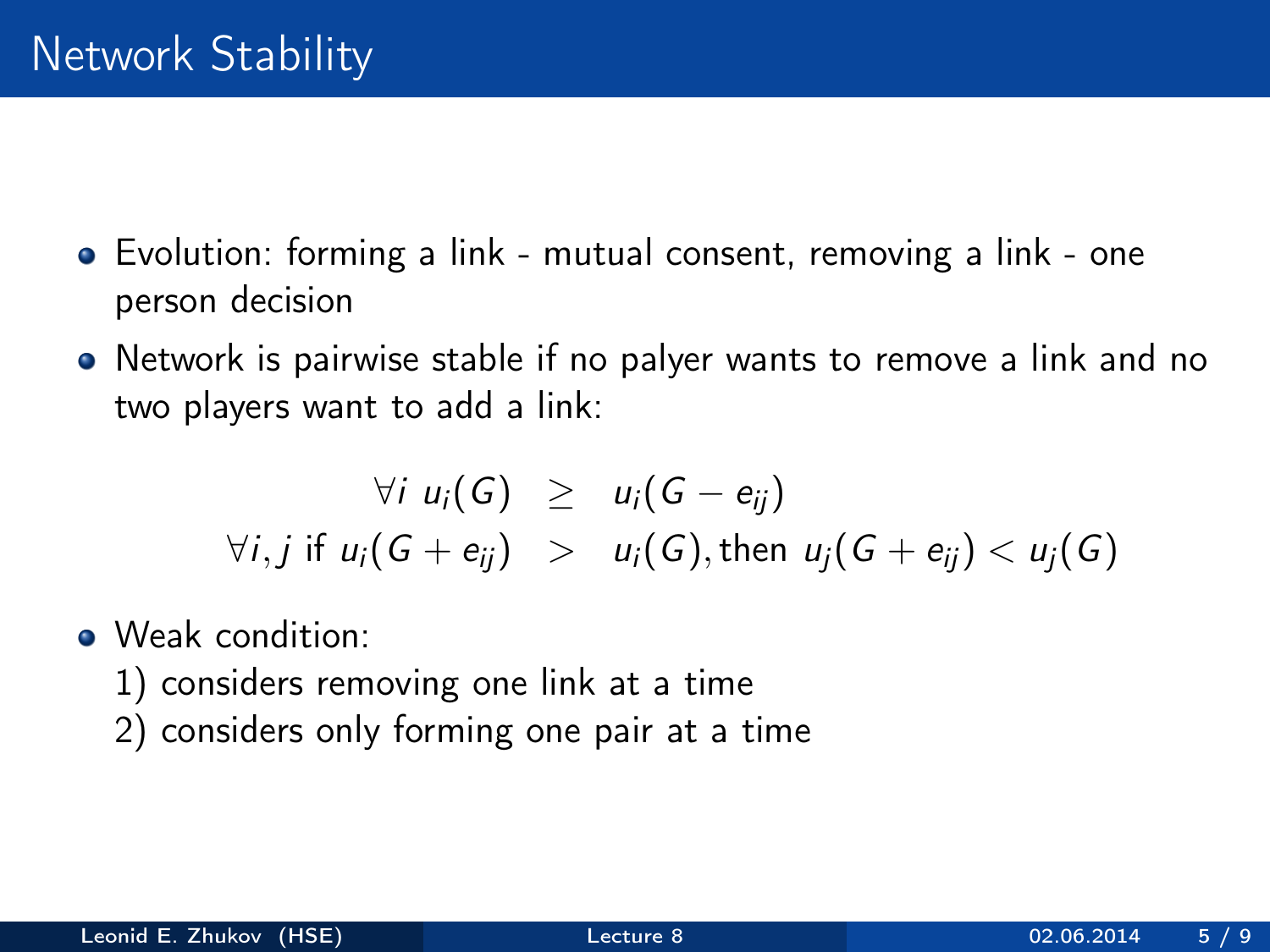Strong Efficiency, "best network", maximize total utility for the society

$$
G^* = \max_G \sum_i u_i(G)
$$

• Pareto Efficiency:

$$
\begin{array}{rcl}\n\exists G': u_i(G') & \geq & u_i(G) \text{ for all } i \\
\text{and } u_i(G') & > & u_i(G) \text{ for one } i\n\end{array}
$$

• Efficiency  $\Rightarrow$  Pareto Efficiency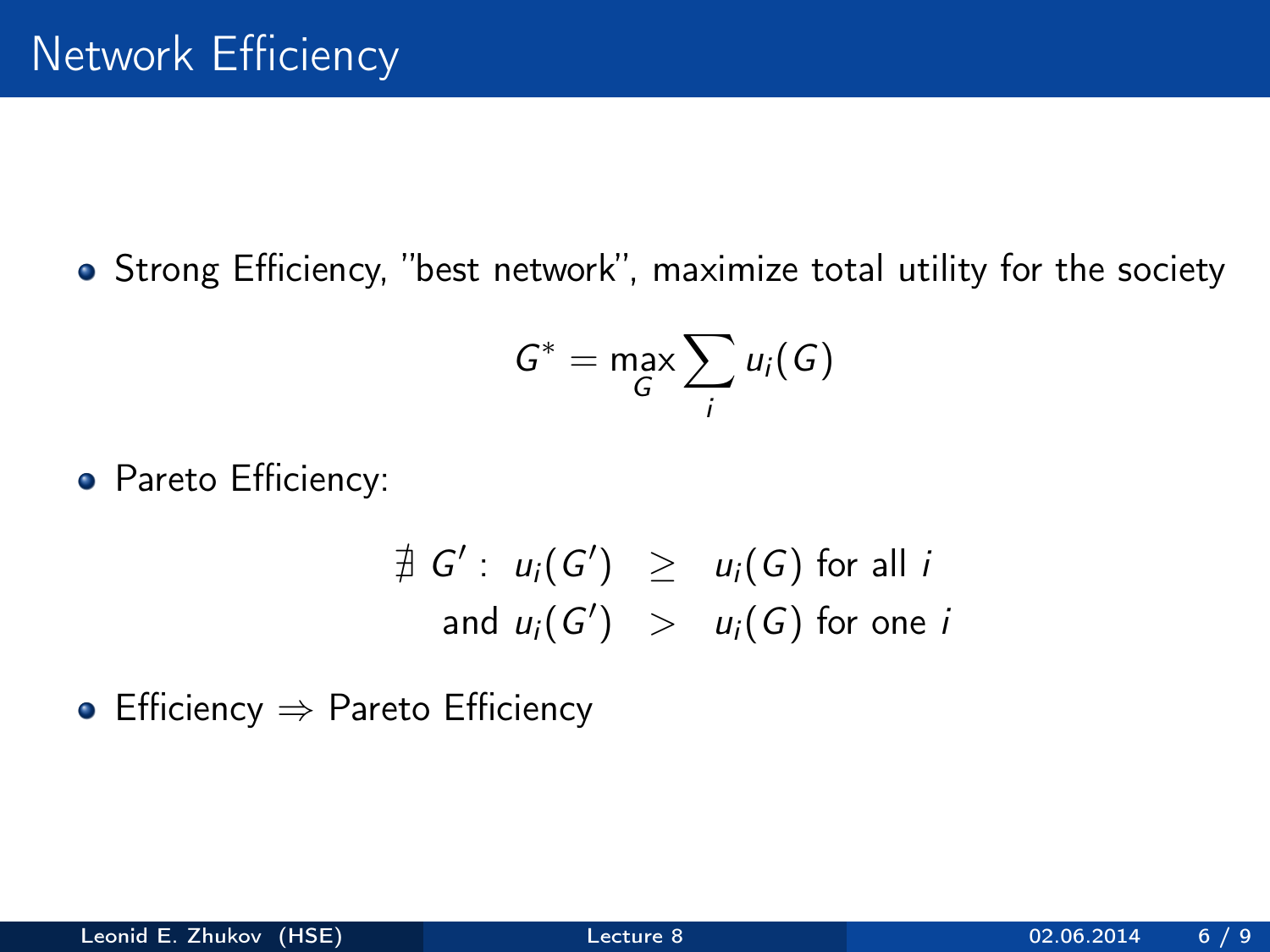# Network Efficiency